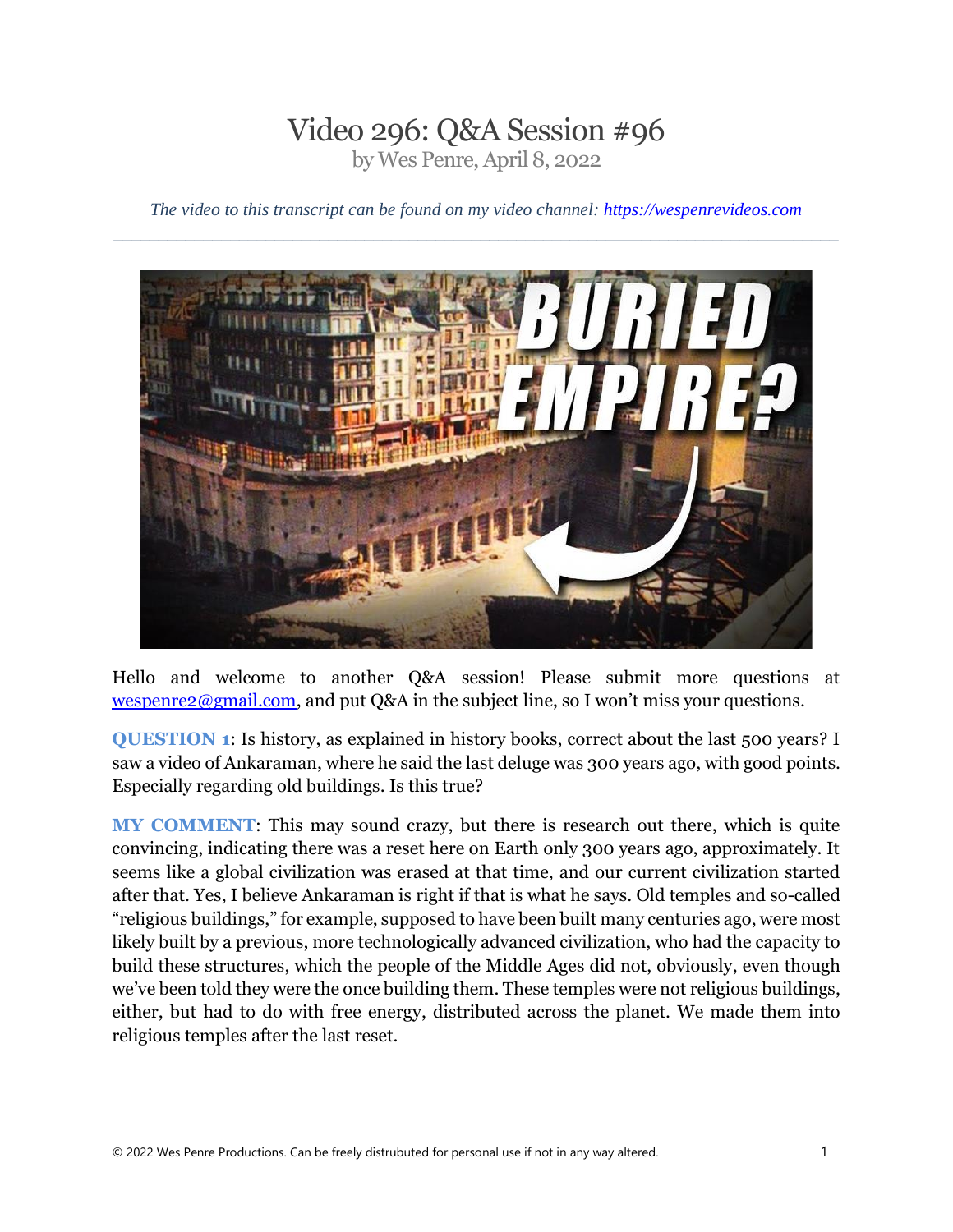We humans have been so lied to and manipulated that it never ceases to amaze us. History that we learned in school and elsewhere is almost entirely false. After the reset, which seems to have happened about 300 years ago, a false history was created by the Controllers, and that is the history we now think is the correct one. It is not—it's all a lie. One day, I will most likely go into this a lot more…

**QUESTION 2**: I might be very sick and not be able to get better. I do not wish to live like this. If you ask your doctor for euthanasia, will this decision interfere with me exiting the grid? It is the doctor who will kill me (by my own choice) and I already have no reason to stay here, except being in bed all day. I hope you can answer in a way. It is very important to me, to avoid reincarnation.

**MY COMMENT**: I am very sorry to hear that you are suffering! I need to be brief with this answer, but I hope it still helps. Only you know how disabling your condition is and what your quality of life will be like if you continue your life. If you know you will not improve, and you are suffering, I would say you should make a decision that is well thought through and do what you feel is best.

Will it affect your ability to leave through the Grid? Not unless your vibrations are low. If you have made up your mind and feel comfortable about your decision, not making it in a very depressed state of being, and determined to leave the Matrix, I don't see it as a problem.

**QUESTION 3**: There was something you stated either in a Q&A or one of your Metaverse writings recently about our bodies being like a battery. That made me think about a scene from the film "The Matrix." It is when Morpheus informs Neo about "the Matrix" draining one's energies into a battery for sustenance. Is "The Matrix" a depiction of The Singularity where those who take the blue pill are more or less automatons and the rebels such as Morpheus, Trinity, Neo, et al. are like the off-gridders who want no part of the illusion?

**MY COMMENT**: That's one way of looking at the Matrix movies. They had a lot of truth in them—you could say it was the Controllers telling us "how it is" in a coded way and through metaphors and allegories, but as usual, mixed with half-truths. We humans are indeed batteries to the System, and with the System I mean the complete Kenoma System, i.e., the Matrix. The Archontic forces use us to electrify the System, including their technology. They feed from our soul energy and can easily do so through our ignorance. Not until we set up our boundaries, knowing what is going on, can we keep much of our energy to ourselves and use them more constructively.

Brett Stuart, who leads a team of remote viewers, made a video a few years ago called "Moksha," and it had a lot to do with how we are energizing the System with our soul energy and how we function as batteries for them. We are giving them the energy that then becomes the "false light" that the Archontic forces uses against us, and very much so in the Between Lives Area, the BLA.

© <sup>2022</sup> Wes Penre Productions. Can be freely distrubuted for personal use if not in any way altered. 2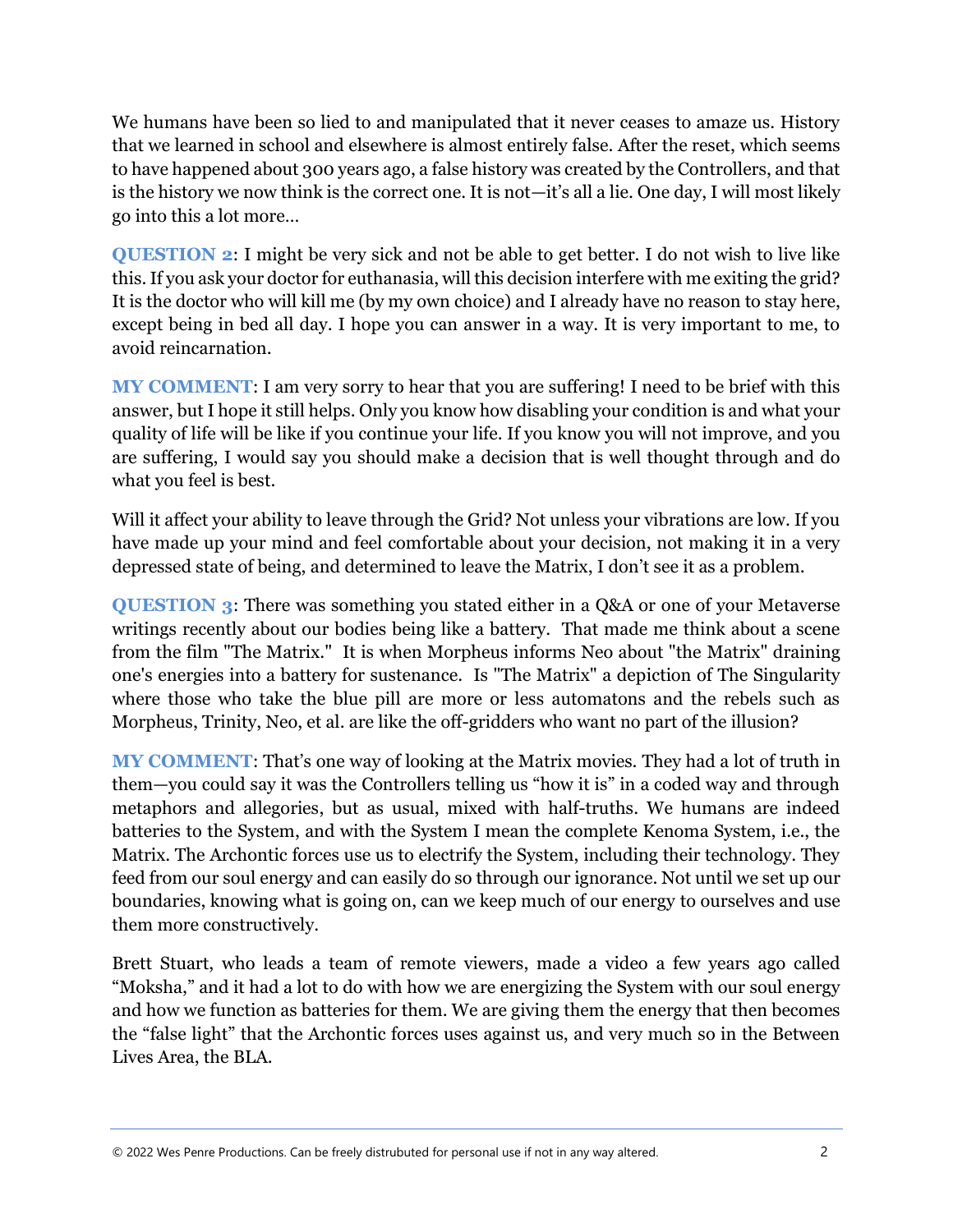**QUESTION 4**: Hi Wes!!! The bodies we had as Namlu'u, were they wispy etheric, like whisks of smoke? Would I be correct in that summation? I'm trying to explain to my wife what to expect when we escape these physical bodies.

**MY COMMENT**: The Namlu'u, aka Aryan bodies, were much less dense than our homo sapiens sapiens bodies. At the time when we were them, we existed in another density rather than dimension, but we were still 3<sup>rd</sup> Dimensional beings. So, to use your suggestion, one could argue that if you would be able to see an Aryan right now in your current body, you might consider her wispy etheric, and maybe transparent, if you would see her at all. This is just to give you an idea of the difference between them and us. But if you would take an Aryan body now, in Orion, you would experience yourself and your environment just as physical as you are now. Also, the Aryans were gigantic in stature compared to us—we are like ants compared with the Aryans of Gaia.

**QUESTION 5**: I heard about "work on yourself and raise your vibration". What difference does it really make if one "raises their vibration"? This "raising your vibration" has always sounded like new-age to me, which is also constructed to keep people in the grid.

I'm not using this an excuse to be a "bad person," but raising our vibration within the grid is a relative term and perhaps even an oxymoron.

Plus, let's say hypothetically, someone is horrendously trafficked and controlled thru, say, drug addiction.

If that person ended up speaking to someone about exiting the grid, and this made sense to them, they would be able to exit in theory, correct?

**MY COMMENT**: If we want to exit through the Grid and leave this density behind, we need to raise our vibrations. It's nothing esoteric or new-agey about it. In the Universe, everything is energy and vibration (energy in motion). A rock can't float on the surface of the ocean because it's of a slower vibration than the water, so it sinks to the bottom.

If we leave the Kenoma/Matrix, we will enter a less dense universe, and to be able to function energetically in that universe, we need to vibrate faster than we did while stuck in the Kenoma and on Earth. To begin with, we will not be able to leave if we keep vibrating on the level of the Kenoma and that of the Grid. Our vibrations have slowed down in this construct over time through manipulation, solid belief systems, and our own rigidity, stubbornness, and unwillingness to change and be open to possibilities. We have molded ourselves in this reality, and we have become one with the lower vibrations here. That's one of the things that really keeps us trapped if we want to use that term.

So, the only way out is the way through, and the way through is an increase in vibration more Knowledge, leading to Gnosis, and more compassion, empathy, and love.

© <sup>2022</sup> Wes Penre Productions. Can be freely distrubuted for personal use if not in any way altered. 3